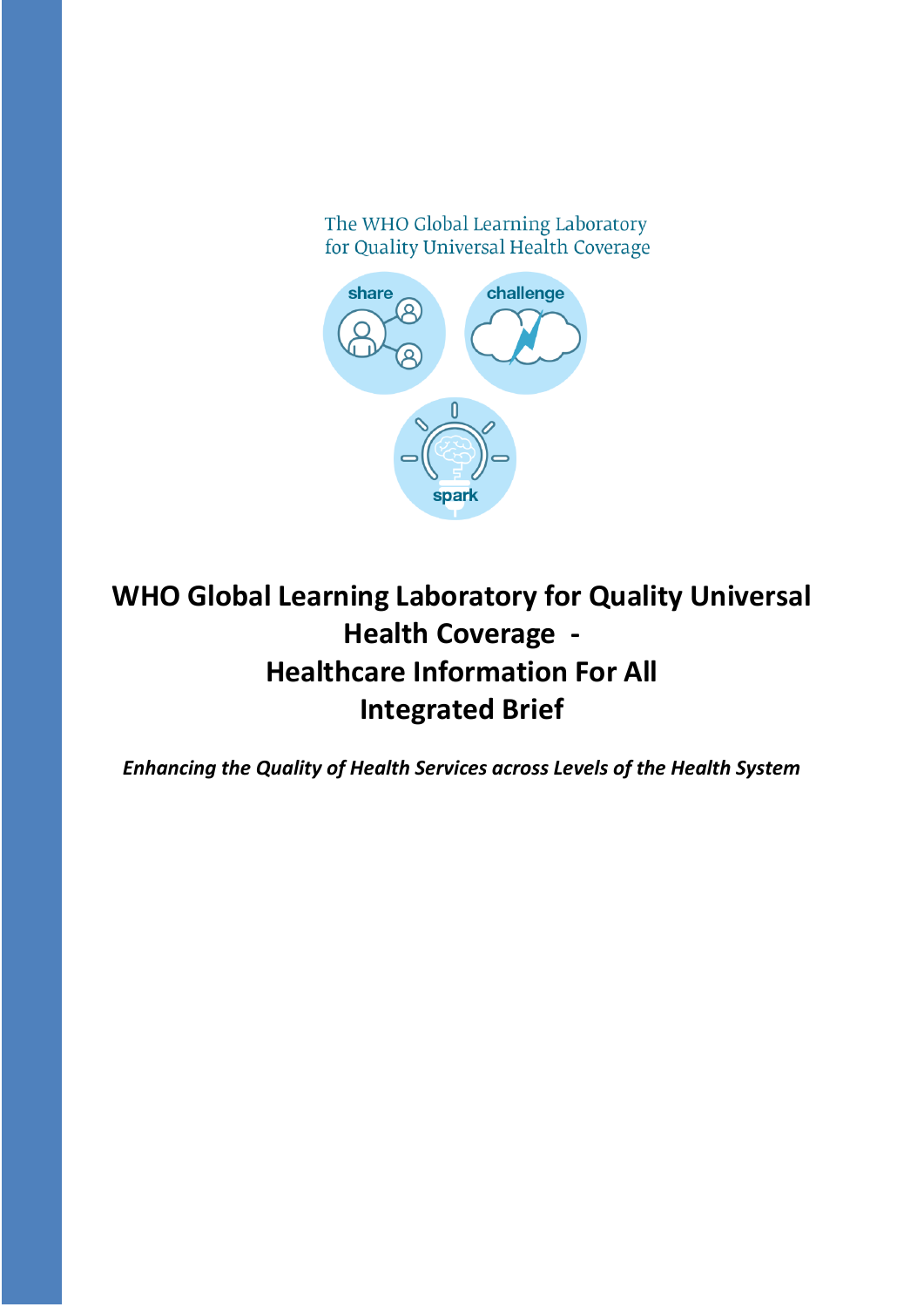## Contents

| Annex 1: Expanded narrative - What does quality of care mean to you? What is needed to ensure |  |  |
|-----------------------------------------------------------------------------------------------|--|--|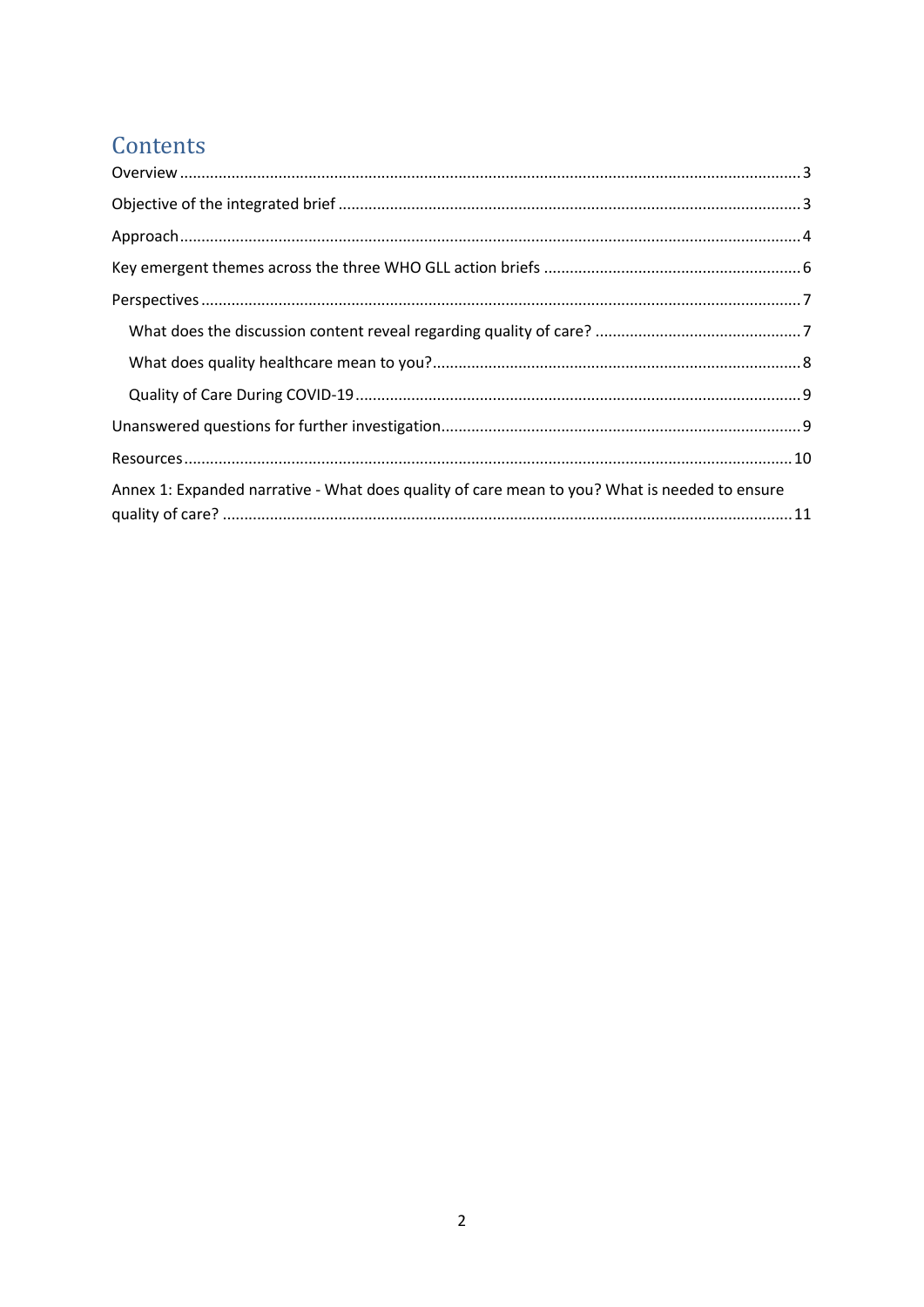## <span id="page-2-0"></span>**Overview**

The quality of health services is critical to achieving universal health coverage (UHC). Between 5.7 and 8.4 million deaths are attributed to poor quality care each year in low- and middleincome countries, which accounts for up to 15% of overall deaths in these countries. Hence, improving access to health services must go hand in hand with improving the quality of these services. Further, poor quality health services can decrease people's trust in the health system. And indeed, there is an urgent need to place quality at the centre of national, district and facility-level actions in order to progress towards UHC.

The purpose of the first World Health Organization (WHO) Global Learning Laboratory (GLL) for Quality UHC and Healthcare Information For All (HIFA) thematic discussion on 'Enhancing the quality of health services across levels of the health system' was to learn from health professionals and experts around the world about how the delivery of quality health services is being taken forward at the national, district, and facility-level in different countries. This discussion aimed to collate and share experiences and perspectives to stimulate further thinking on the actions necessary to enhance the quality of health services delivered to populations worldwide.

## <span id="page-2-1"></span>Objective of the integrated brief

This integrated brief aims to provide an overview of the thematic discussion on *Enhancing the Quality of Health Services across Levels of the Health System*. The integrated brief accompanies and complements the three specific WHO GLL Action Briefs emerging from this discussion:

- 1. Enhancing *National* Commitment to Quality Health Services
- 2. Enhancing *District* Commitment to Quality Health Services
- 3. Enhancing *Facility* Commitment to Quality Health Services

The integrated brief also summarises content not covered in the above briefs, including a rich discussion on the question 'What does quality of care mean to you?' and 'Perspectives on quality of care during COVID-19'.

In 2019, countries requested support from WHO on practical actions required to enhance the quality of health services across the health system. In response to this request, the *WHO Quality Health Services: a planning guide (1)* (referred to as the WHO Quality Planning Guide) was developed. This guide supports key actions required to improve the quality of health

<sup>1</sup> *WHO Quality Health Services: a planning guide. Geneva: World Health Organization; 2019. (Available from*  https://www.who.int/publications/i/item/9789240011632)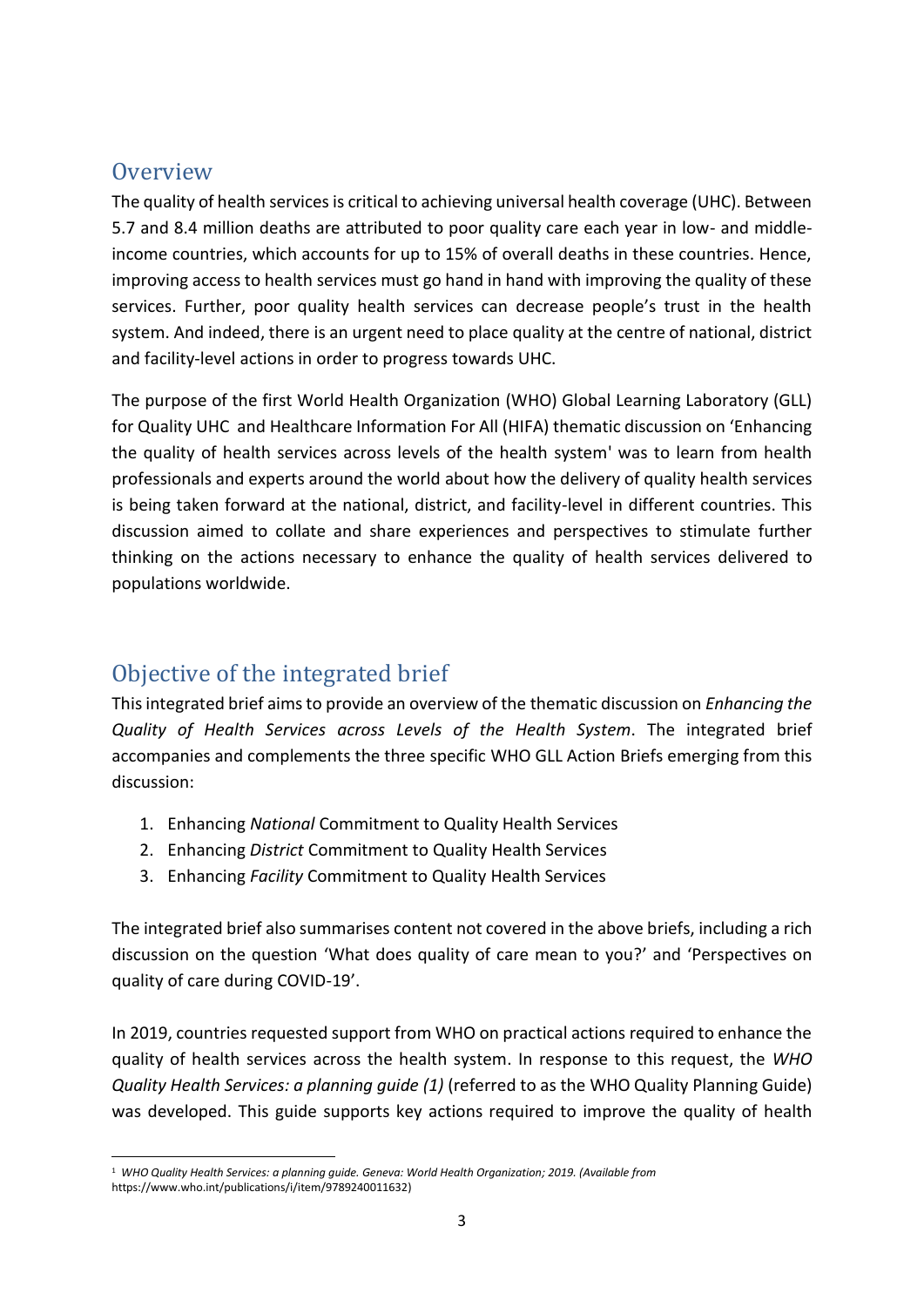services for the entire population, recognizing the unique pathway for each country. The planning guide focuses on actions required at the national, district and facility levels to enhance the quality of health services, providing guidance on implementing key activities at each of these three levels. It is intended to support those working at all levels of the health system in translating intention into results, delivering an impact on the quality of services for people across the world. The planning guide was developed by a sub-group of the WHO Quality Taskforce consisting of 11 departments across WHO Headquarters. WHO Regional Offices were consulted throughout the development and over 50 individuals provided inputs during the global consultation.

Consequently, this WHO GLL-HIFA thematic discussion was built on and complemented the launch of the *WHO Quality Planning Guide*. It was conducted to learn from frontline experiences around the world and to explore ways to enhance our commitment to quality of care. By examining best practices, obstacles, challenges and barriers to quality of care, this discussion further reinforced issues raised in the planning guide, while also offering some novel solutions – from the overarching national level all the way to the smallest and isolated clinic.

### <span id="page-3-0"></span>Approach

HIFA.org is a global human-rights-based movement with 20,000 professional members from 180 countries interacting on six virtual discussion forums in four languages (English, French, Portuguese and Spanish). In collaboration with the WHO GLL, HIFA conducted a thematic discussion on learning for quality health services, supported by the WHO GLL-HIFA Working Group and Catalyst Groups. Two established groups – the Working Group, identified the scope of the thematic discussions and the Catalyst Group, stimulated and facilitated discussion on the HIFA forums. Between 28 June and 1 October 2021, 303 messages on the topic were posted from 55 contributors in 28 countries (Australia, Cambodia, Cameroon, Canada, Croatia, Democratic Republic of Congo, Ethiopia, France, Iceland, India, Iraq, Ireland, Kenya, Malawi, Mexico, Mozambique, Nepal, Nigeria, Senegal, Singapore, South Africa, Sudan, Switzerland, Tanzania, The Netherlands, United Kingdom, USA, Zimbabwe).

The discussion was divided into four parts, each of them taking place in a two-week interval. A first discussion centred on individual views on quality of care, as well as how to make the case for quality of care. A second discussion addressed ideas on how to enhance national commitment to quality of care, while a third discussion tackled challenges for district health managers in ensuring quality of care. Finally, a fourth discussion addressed challenges for improving quality of care at the facility-level. The key questions (as well as sub-questions for guidance) posed for these discussions can be seen in Table 1.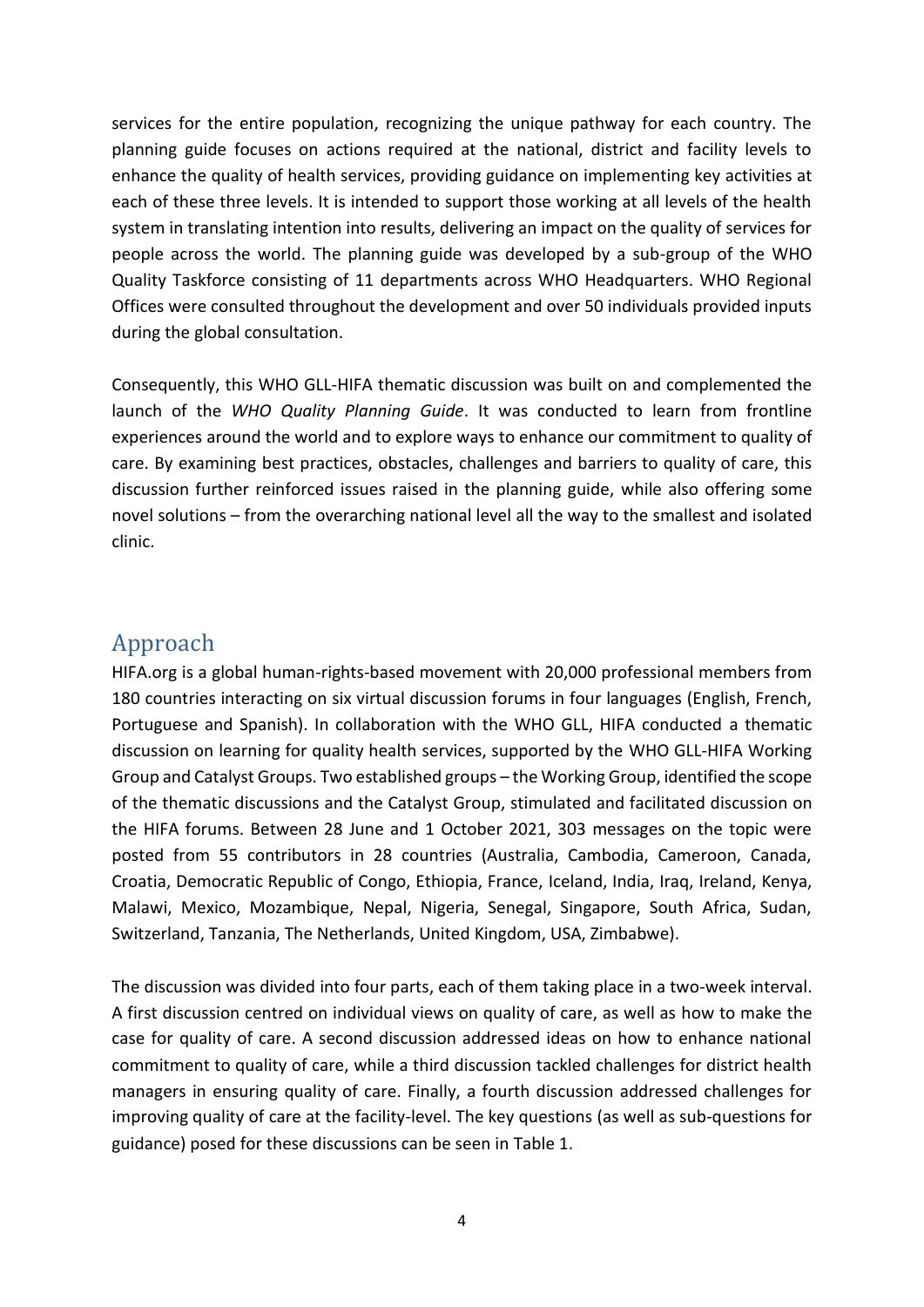| <b>QUALITY OF</b><br><b>CARE</b>                    | <b>Key questions posed</b>                                                                                                                                                                                  | Sub-questions used to facilitate the<br>discussion                                                                                                                                                                                                                                                                                                                                                                                                                                                                                                                                             |
|-----------------------------------------------------|-------------------------------------------------------------------------------------------------------------------------------------------------------------------------------------------------------------|------------------------------------------------------------------------------------------------------------------------------------------------------------------------------------------------------------------------------------------------------------------------------------------------------------------------------------------------------------------------------------------------------------------------------------------------------------------------------------------------------------------------------------------------------------------------------------------------|
| General<br>(Jun 28 - Jul 9,<br>2021)                | What does quality of care mean to<br>you, in your particular context?<br>Why is it important to make the<br>$\bullet$<br>case for quality of care?                                                          | From your experience, what could prevent you<br>$\bullet$<br>from making the case for quality of care?<br>What has worked well to make the case for<br>$\bullet$<br>quality in your context?<br>How can communities/families create a demand<br>$\bullet$<br>for quality of care during service delivery?                                                                                                                                                                                                                                                                                      |
| <b>National-level</b><br>(Jul 12 - Jul 23,<br>2021) | From your experience, what might<br>work best to enhance national<br>commitment to quality of care?<br>Have you seen any practical<br>solutions that should be shared<br>wider?                             | What are the biggest challenges to enhance<br>$\bullet$<br>national commitment to quality of care in your<br>setting?<br>How can these challenges be overcome?<br>$\bullet$<br>How can leadership and national commitment to<br>$\bullet$<br>quality of care be sustained?<br>How can we continuously engage with health<br>$\bullet$<br>systems leaders on quality of care?<br>In your context, what is needed from health<br>$\bullet$<br>systems leaders to maintain quality essential<br>health services during public health emergencies<br>(for example, the current COVID-19 pandemic)? |
| <b>District-level</b><br>(Jul 26 - Aug 6,<br>2021)  | From your experience, what are the<br>biggest challenges for district health<br>managers in tackling quality of care<br>issues?<br>Have you seen any practical<br>solutions that should be shared<br>wider? | Do you have an example of district teams leading<br>$\bullet$<br>change for quality health services across health<br>facilities in their district?<br>What actions were taken?<br>$\bullet$<br>How can we continuously engage with district<br>$\bullet$<br>leaders on quality of care?<br>In your context, what is needed from the district-<br>٠<br>level to maintain quality essential health services<br>during public health emergencies (for example<br>the current COVID-19 pandemic)?                                                                                                  |
| <b>Facility-level</b><br>(Aug 9 - Aug 20,<br>2021)  | From your experience, what are the<br>biggest challenges for improving<br>quality of care at the facility level?<br>Have you seen any practical<br>solutions that should be shared<br>wider?                | What quality improvement tools have been most<br>useful as you improve care at the facility-level?<br>What could be the role of communities/families in<br>$\bullet$<br>improving quality of care at the facility level?<br>How has the COVID-19 pandemic challenged<br>$\bullet$<br>facility level quality improvement teams in<br>improving quality of care?                                                                                                                                                                                                                                 |

**Table 1.** Questions posed for WHO GLL-HIFA thematic discussion.

Although these two-week timelines captured most of the discussion on different levels of care, the discussion was extended until October 1, 2021 as a result of contributors' interest. After the discussion, a detailed thematic analysis of the contributions was conducted to identify recurring themes and emergent patterns. Messages were collated, coded in accordance with specific key words, and subsequently synthesized into three action briefs on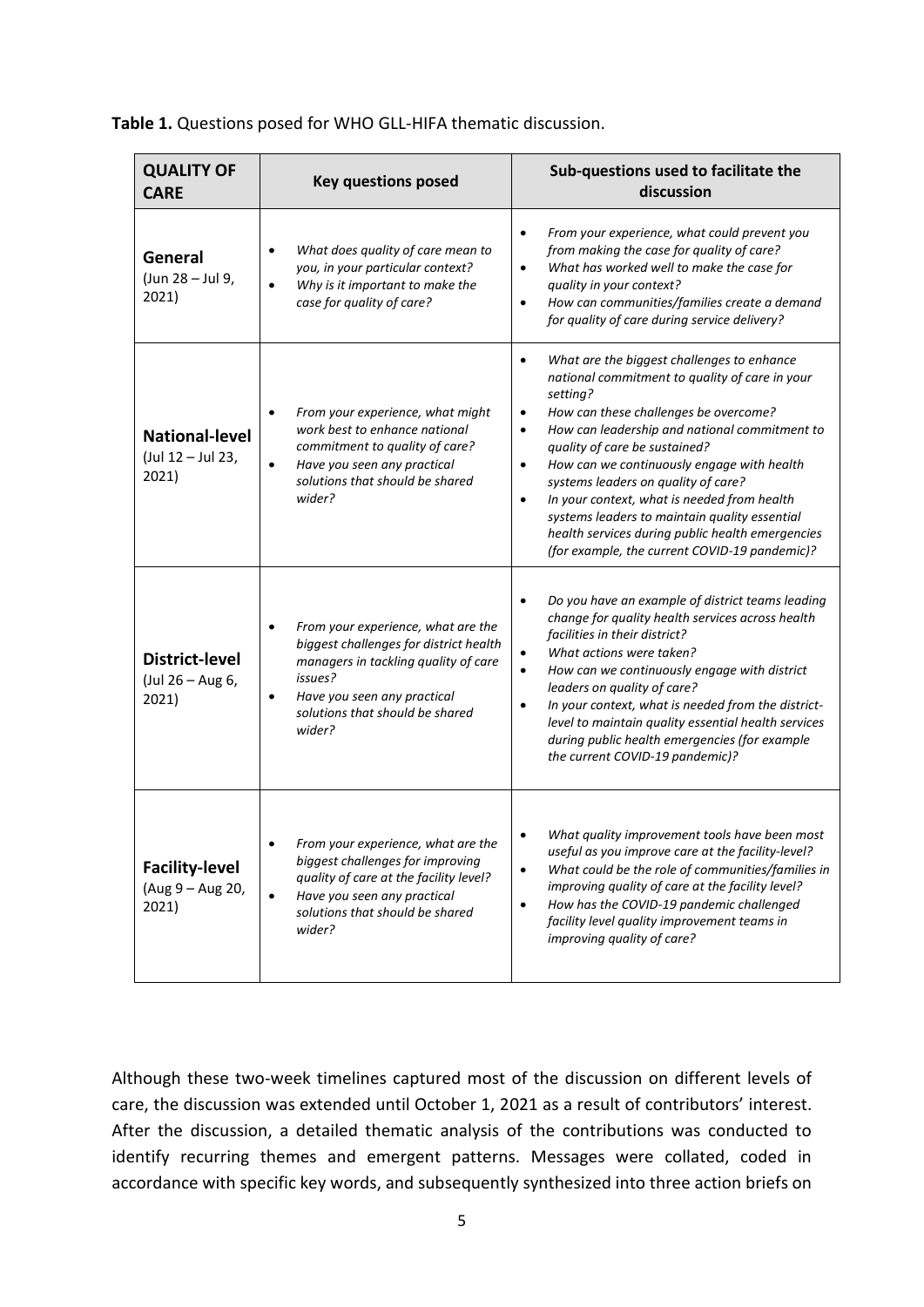enhancing national, district and facility commitment to quality health services. Throughout the synthesis process, the authors of this brief met regularly to discuss and agree the inductive and deductive content analysis approaches utilized, which was supported by weekly WHO GLL and HIFA strategic meetings.

## <span id="page-5-0"></span>Key emergent themes across the three WHO GLL action briefs

The discussion on "What does quality mean to you?" generated 48 messages (16% of overall responses to the discussion), mostly around health outcomes and/or patient experience. There were 36 messages (12% of the overall responses to the discussion) specifically on national commitment to quality of care. At the national-level, thematic areas centred on empowering policymakers. Areas for empowerment included finance, coordination and cooperation, legislation, and training. There were 24 (8% of overall responses to the discussion) contributions on district level management. Areas that emerged at the districtlevel included the need for capacity-building of district level staff and stakeholder engagement with patients, public and the private sector. There were 40 messages (13% of the overall responses to the discussion) specifically on quality at the facility level, of which 11 related to patient empowerment, 10 on basic needs of health workers (water sanitation and hygiene(WASH), training, information, medicines, equipment, salary), and 9 related to facility management, quality measurement and quality improvement.

More than half of all comments related to cross-cutting issues. In all three briefs there was a common theme on **meeting the needs of health workers** in terms of resources, manpower and continued professional education; **empowering managers**in all three levels of healthcare (i.e., national, district and facility) to adequately tackle quality of care issues; and **empowering healthcare consumers/patients** in terms of disease self-management and their increased representation. All three briefs also emphasized an overarching need for support from national and local government, emphasizing the need to sustain national commitment to quality, with onsite support from the district-level to advance quality of care in facilities, and set standards of care.

**Sustainability issues** are addressed by all three briefs, primarily in terms of financial sustainability, although the national-level action brief also highlighted the environmental sustainability of health services as a salient domain of quality in healthcare. In addition, the **application of quality metrics and measuring the impact** of certain measures towards improvement was highlighted throughout the entire discussion, with emphasis on measuring patient satisfaction and outcomes, which was primarily captured in the district-level and facility-level action briefs.

Recurring practical solutions that emerged from the discussion were specific examples on how to lead change through national and sub-national policy development and implementation, as well by prescribing minimum standards and creating a culture of quality.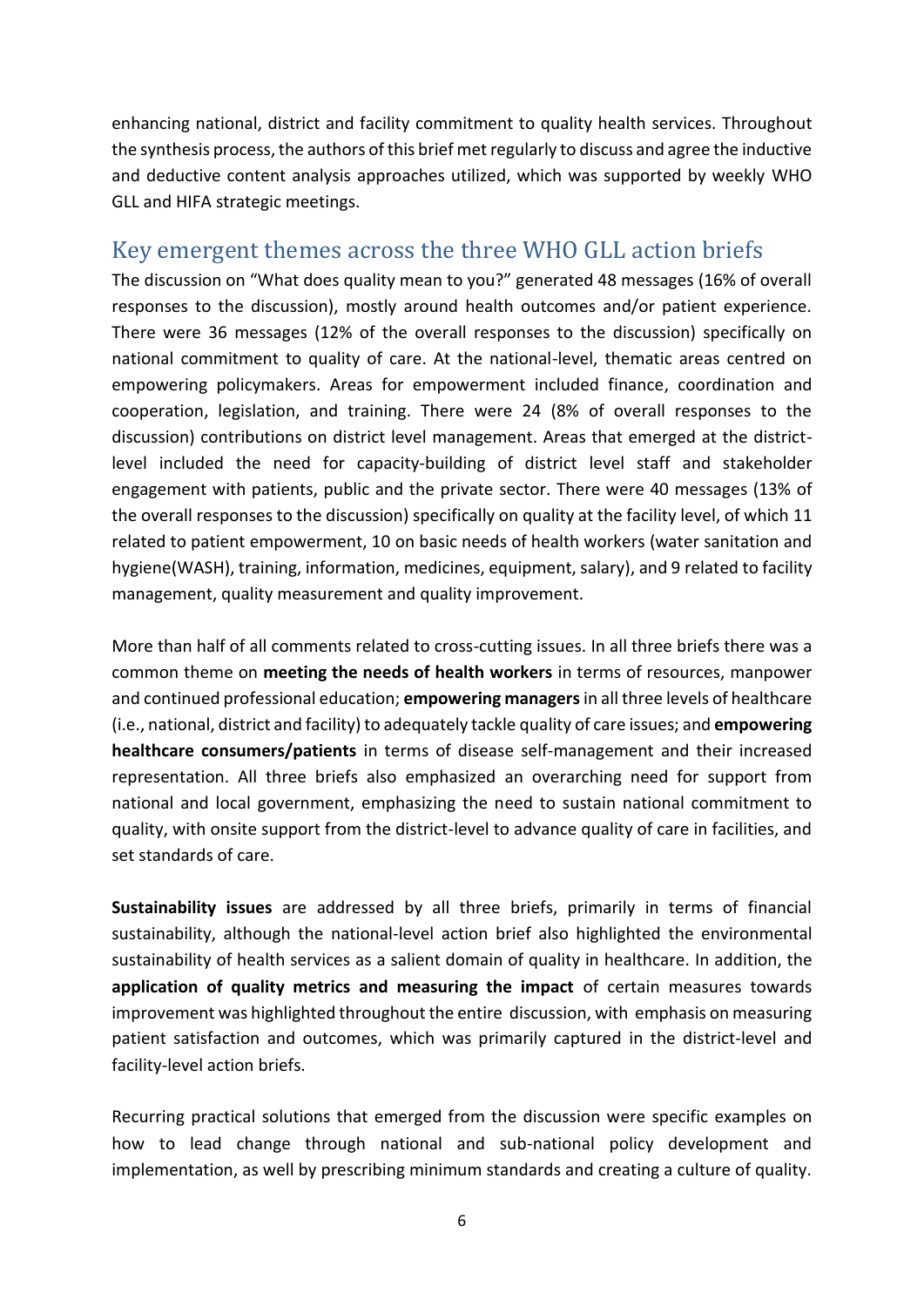Other common themes recognized the need to invest in public-private partnerships, as well as novel ways of healthcare staff and patient engagement. Differences in the utilization of technology is also a common theme in many practical comments in this issue.

## <span id="page-6-0"></span>Perspectives

#### <span id="page-6-1"></span>What does the discussion content reveal regarding quality of care?

One of the five principles of quality health services, as described in the *WHO Quality Health Services: a Planning Guide*, is to support health workers. The overall discussion and the complementary action briefs (national, district, facility) also identified this as a critical aspect of quality of care, especially at a time when health workers are stretched as a result of the coronavirus disease (COVID-19) pandemic. There is a need to tackle the widespread issue of health workforce shortages, in order to afford clinicians sufficient time to develop mutual promotion, prevention and treatment goals with patients and to address their informational needs.

However, the contributors were cognizant of the need to empower and include community representatives and patients in conversations on quality, an issue also highlighted in the WHO Quality Planning Guide. Educating patients about the significance of seeking support in order to gain more knowledge and obtain a sense of control may indeed enhance their empowerment. The discussion has revealed that trust in the government, health system and public health messaging is critical in all areas of healthcare, including health decision making and self-care. All three briefs have clearly shown how a holistic approach is necessary to adequately build quality of care, primarily by engaging key stakeholders meaningfully and visibly in this process.

The selection of the best approach to achieve provision of sustainable financial resources for healthcare represents one of the most pressing challenges in front of policymakers and health system planners – an issue also noted in this discussion. Moreover, this challenge is further complicated by the increasing demand for public services in a climate where citizen healthcare costs have expanded considerably, which in turn places additional pressure on policymakers and public finances. This discussion has featured both theoretical and practical examples that outline the ways in which identification of sustainable resources is essential for improving the quality of healthcare.

A novel perspective was also introduced: environmental sustainability and the impact of health services on the environment (particularly CO2 emissions) and on the health of future generations.

Finally, the discussion pointed to the need for more systematic ways of measuring and benchmarking quality of care across different healthcare systems and providers. Although there were several reflections in the discussion on various potential indicators that can be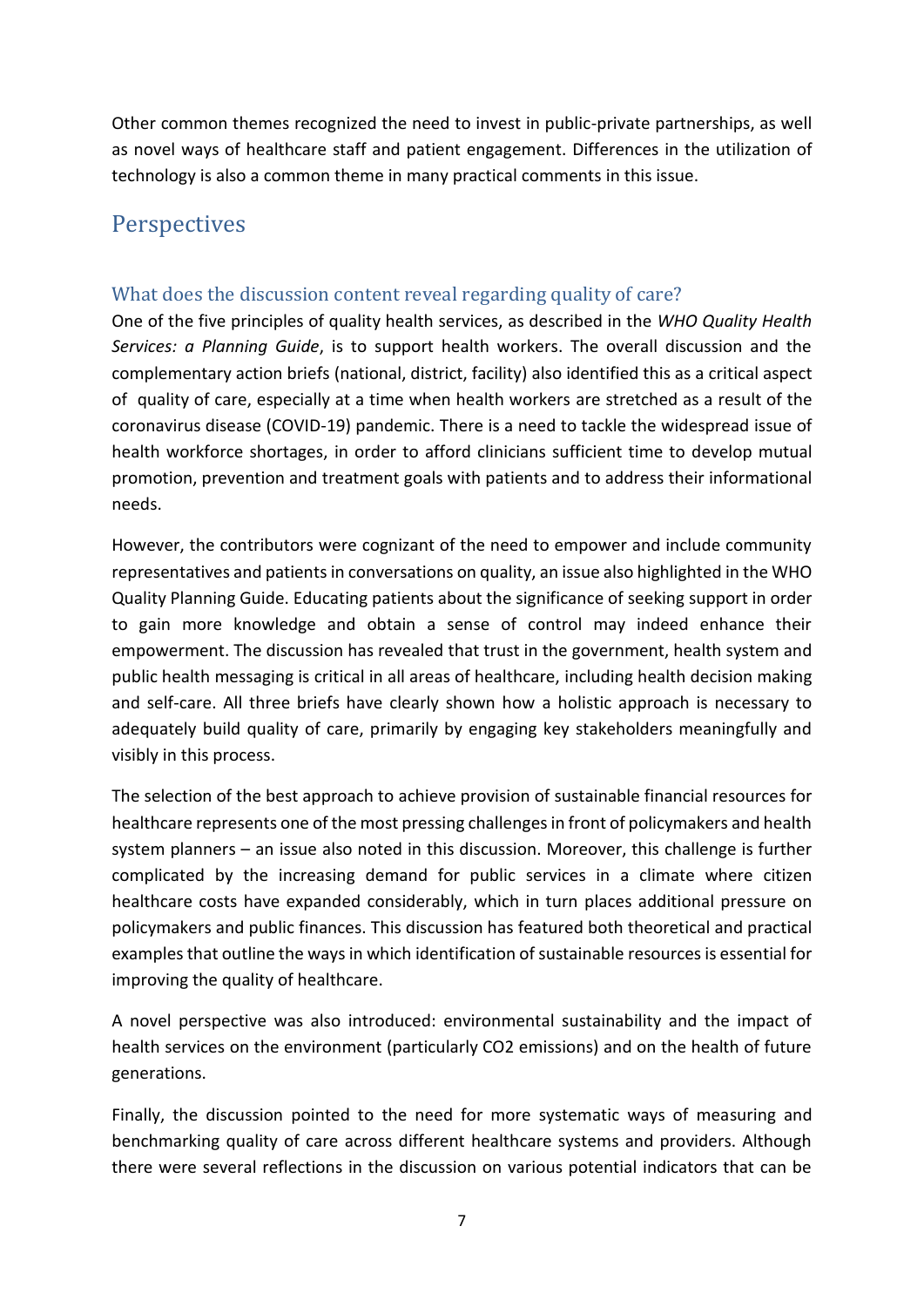used, different perspectives on patient satisfaction and patient outcomes were considered by several contributors. It was noted that patient experience can capture an essential dimension of care, irrespective of the correlation between patient experiences and other measures of healthcare quality. Therefore, the proposed quality strategies must go beyond promoting and measuring compliance with standards to address the human dynamic between providers and patients (i.e., communication, empathy, behavioural incentives), and also engage a broader community of stakeholders in improving the overall quality of care.

While health workers at the frontline have a primary responsibility for delivering quality services (as clearly stated by many of our contributors), decisions at a health systems level (i.e., facility, district, regional, national) have a huge bearing on enabling or hampering such efforts. Therefore, delivery of quality of care also requires a mind-set of leadership and decision-making which challenges the status quo in a constructive way and continuously strives to improve and to better respond to the needs of patients and health workers – so their interactions can be of quality.

#### <span id="page-7-0"></span>What does quality healthcare mean to you?

"In my experience, the definition of quality of care depends on how close to patients our perspective is. Fundamentally, it is about providing the most appropriate and evidence-based care in a respectful way to meet patients' needs, and respecting their preferences, their autonomy and their dignity."

*- Health Adviser, United Kingdom*

In the context of the general question "*What does quality of care mean to you?*", several different themes emerged from the comments of contributors – primarily addressing health outcomes, patient experiences, patient safety, as well as environmental sustainability. Alongside growing acknowledgment that quality health services should be effective, safe, people-centred, timely, equitable, integrated and efficient (as postulated by the planning guide), the discussion suggested further elements such as affordability, cost-effectiveness, dynamic improvement and resilience.

In the context of the second question "*What is needed to ensure quality of care?*", key emergent themes included a better understanding of the links between quality of care and health outcomes, empowering health workers (most notably by providing an enabling environment including WASH, medicines, access to reliable information, and learning and professional development), empowering patients (engaging them in health promotion and self-management, as well as in clinical-decision making), patient safety, strengthening leadership and management (with an emphasis on compassion), improving financial management and embracing digital health.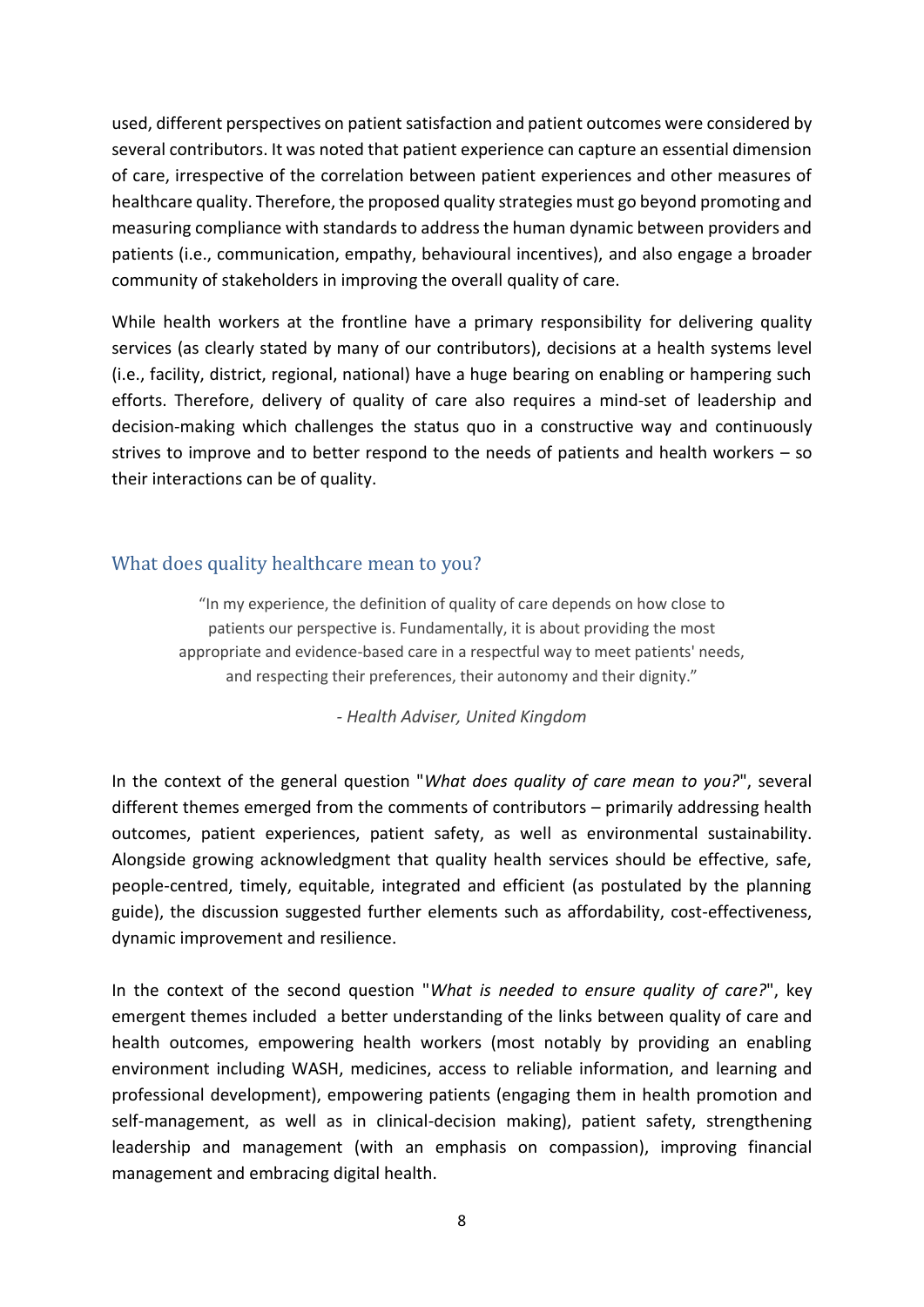#### An expanded narrative on *what does quality healthcare mean to you?* is captured in Annex 1.

#### <span id="page-8-0"></span>Quality of Care During COVID-19

*"Modular and removable epidemic treatment centres should be able to address the surge during public health emergencies in order to avoid congestion in traditional healthcare structures. A high surge of patients in traditional healthcare structures could undermine any quality in the clinical management of COVID-19, especially in a country with limited resources."*

*-Consultant Surgeon, Senegal*

HIFA members made reference to COVID-19 in relation to question: *In your context, what is needed from health systems leaders to maintain quality essential health services during public health emergencies (for example the current COVID-19 pandemic)?*

From the perspective of different levels of healthcare, it was clear from the discussion that the biggest challenges from the COVID-19 pandemic were at the facility level in terms of responding to the pandemic and maintaining quality health services. Some contributors noted how the COVID-19 pandemic has drawn stakeholders' attention to strategies highlighting the potential roles and responsibilities of patients in improving healthcare outcomes. The threat of misinformation and infodemic was also highlighted by the contributors.

### <span id="page-8-1"></span>Unanswered questions for further investigation

The authors of this brief propose further work be conducted to explore the below unanswered questions.

- 1. How can we empower health workers and patients in low- and middle-income countries to have a greater voice in driving quality improvement?
- 2. How can policymakers be better supported to develop and implement policy?
- 3. How can we further explore the interface between financial investment and quality of care?
- 4. Considering the critical role of districts in managing quality health services, how can national leadership better engage district leadership in the planning and implementation of national quality policies and strategies?
- 5. What are the drivers and barriers to successful partnerships between district health teams and primary care centres?
- 6. To what extent can a culture of quality be facilitated in a specific district? Are there other practical ways forward, and how can they be prioritized and supported?
- 7. If a health facility lacks access to water, adequate sanitation, or any of the basic requirements for delivery of care, then how can the facility be supported to improve quality of care?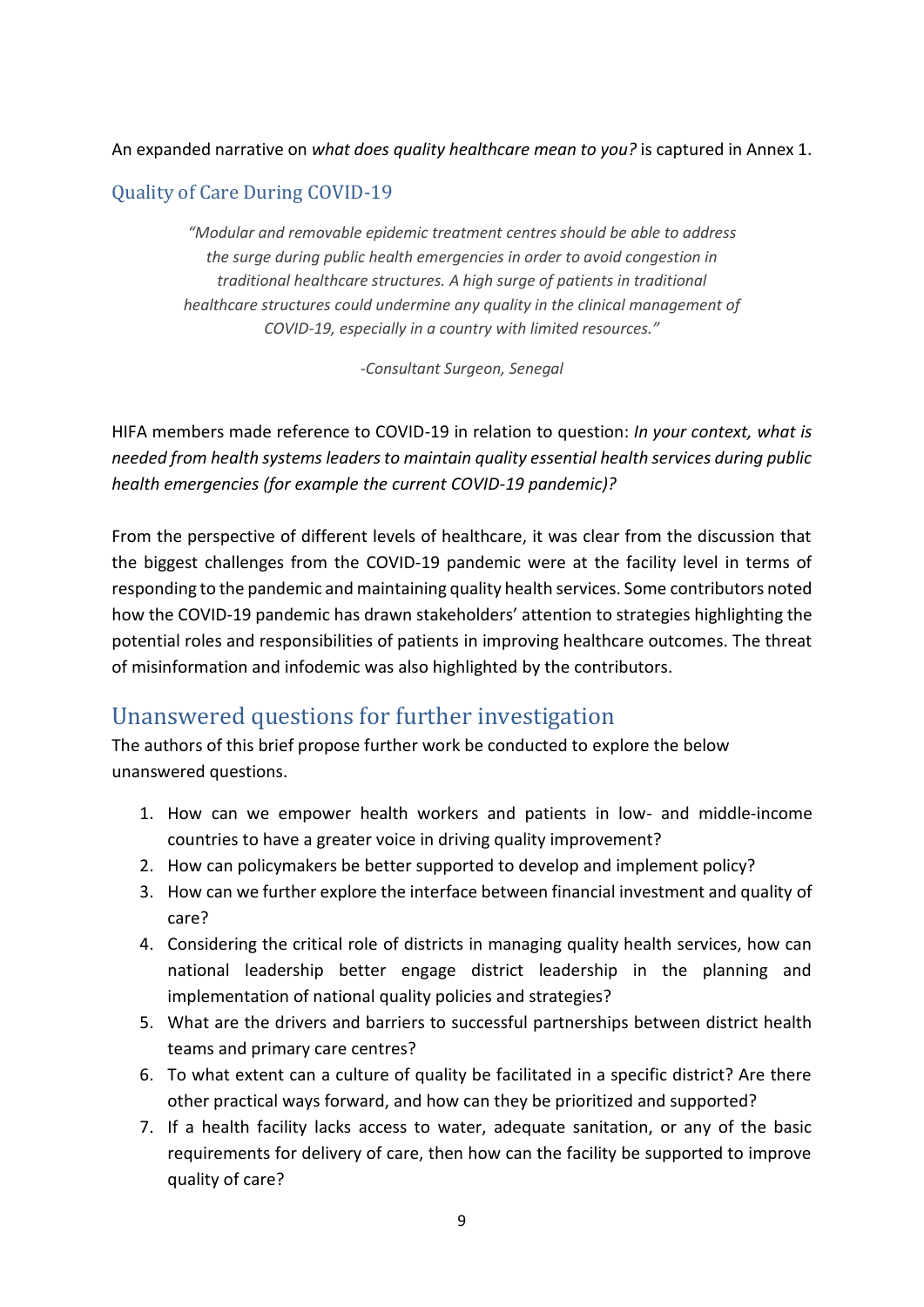## <span id="page-9-0"></span>Resources

The three action briefs on enhancing national, district and facility commitment to quality health services can be found on the [WHO Global Learning Laboratory for Quality UHC.](https://www.who.int/initiatives/who-global-learning-laboratory-for-quality-uhc)

For the full discussion:

- Full raw-text compilation of all comments: [https://www.hifa.org/sites/default/files/publications\_pdf/HIFA-GLL-Quality-Full-Compilation\_3Jan2022\_0.pdf]
- Structured highlights including a list of more than 100 references cited during the discussion.

[https://www.hifa.org/sites/default/files/publications\_pdf/Learning\_for\_Quality\_He alth\_Services\_Edited\_Discussion.pdf] on the HIFA website.

**Acknowledgements:** This integrated brief was developed by Tomislav Mestrovic (Croatia), Neil Pakenham-Walsh (UK) and Treasa Kelleher (UK). With thanks to the WHO GLL-HIFA Working Group and the Catalyst Group on Learning for Quality Health Services for providing the valuable insights which formed the foundation of the brief content.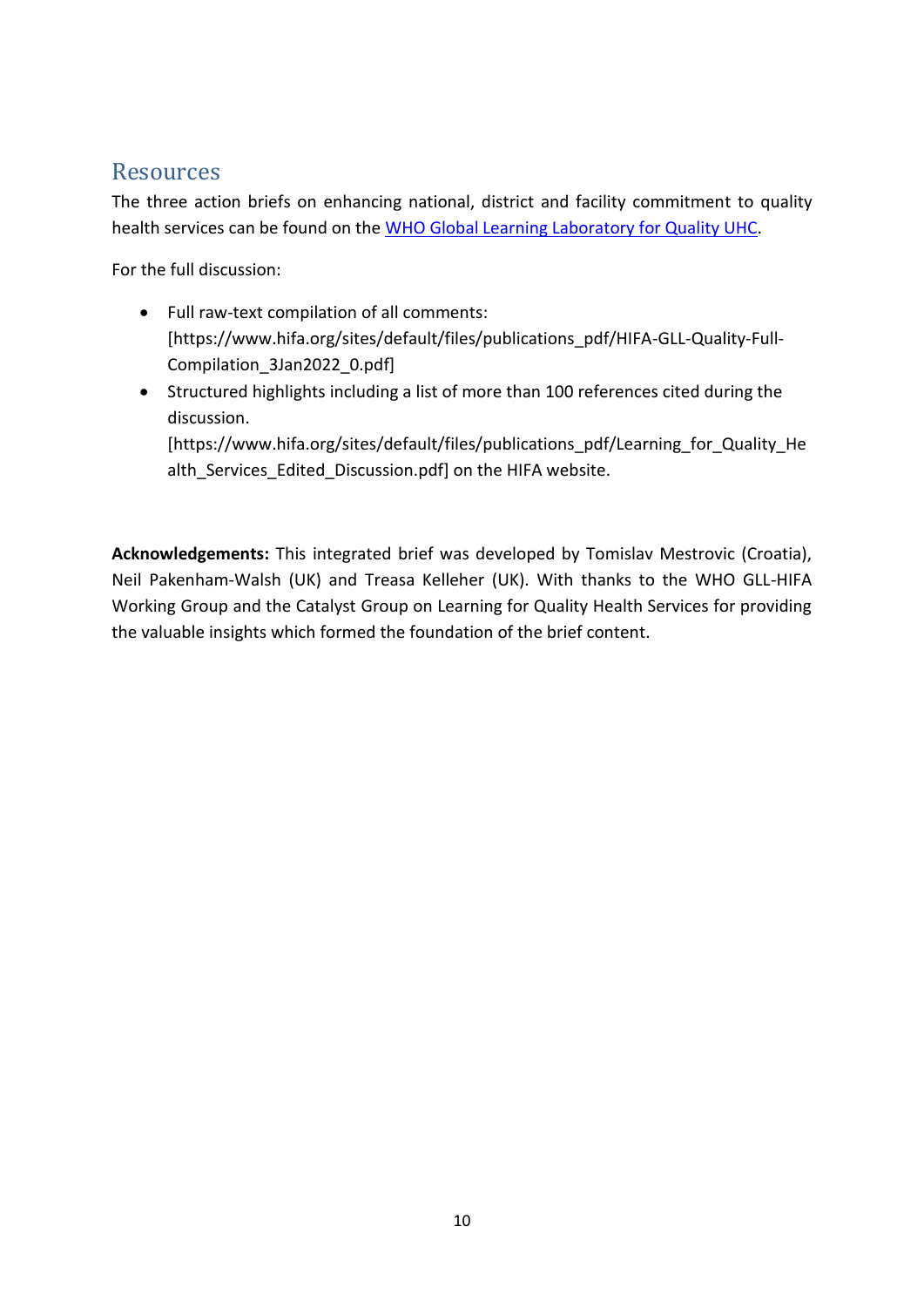## <span id="page-10-0"></span>Annex 1: Expanded narrative - What does quality of care mean to you? What is needed to ensure quality of care?

Perspective compiled by the HIFA moderator (Neil Pakenham-Walsh)

#### **What does quality mean to you?**

Some HIFA members see health outcomes as the most important indicator of quality, while others prioritise patient experience. There was wide agreement that the two are interdependent. For example, patient-reported health outcomes are an important aspect of health outcomes, and positive patient experience correlates with improved health outcomes.

A third perspective on quality was proposed, namely environmental sustainability. Quality health services should not impact negatively on the health of future generations, for example through climate change.

HIFA members highlighted a wide range of attributes of quality care, many of which align with the growing acknowledgement of what quality of care should be:

- evidence-based, safe, compliant with standards
- cost-effective, affordable, equitable
- timely, coordinated, consistent
- informed and empowered patients (personal health, personal medical records, clinical decision making)
- patient-centred care (respectful to patients' values, preferences, expressed needs, patient autonomy, compassion)
- patient voice in research, policy and practice (working in solidarity with patients for better health services)
- commitment to learn and improve

#### **What is needed to ensure quality of care?**

HIFA members noted that the first prerequisite for quality care is to provide an enabling environment for those delivering care, whether in the home, community or health facility. This includes water and sanitation; equipment; medicines; access to reliable healthcare information; and incentives including a decent salary. An unanswered question was: What is the role of quality improvement approaches in low-resource settings where the basic needs of health workers are not being met?